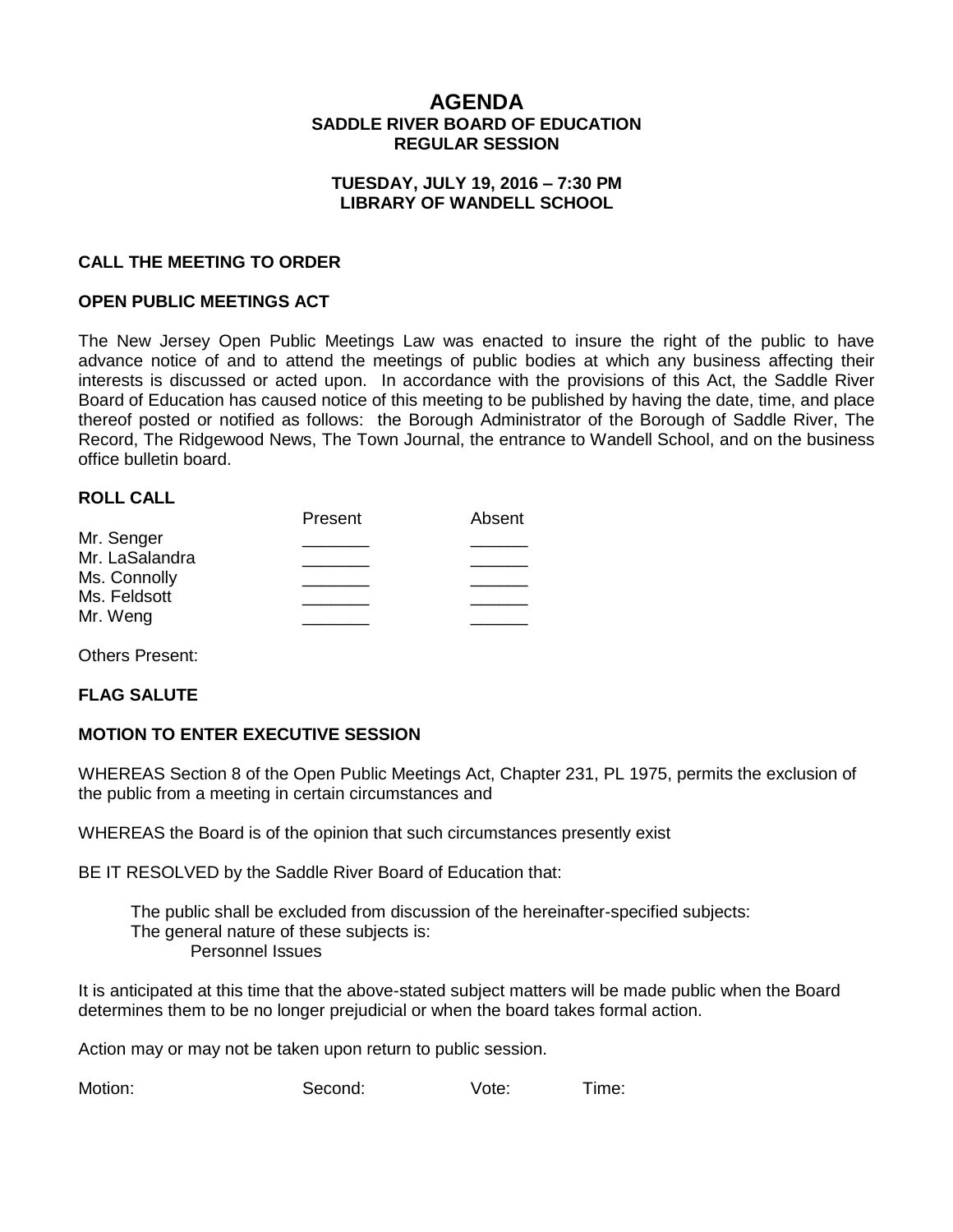# **MOTION TO ADJOURN EXECUTIVE SESSION**

Motion: Second: Vote: Time:

## **APPROVAL OF THE MINUTES:**

Motion to approve the minutes of the following meetings: June 21, 2016 Regular and Executive Sessions July 12, 2016 Special and Executive Sessions

Motion: Second: Vote: Time:

## **SUPERINTENDENT'S REPORT**

- HIB report
- Set up meeting with Health, Well-being, Safety and Transportation Committee

## **VICE PRINCIPAL'S REPORT**

## **BUSINESS ADMINISTRATOR'S REPORT**

## **BOARD PRESIDENT'S REPORT**

# **MEETING OPEN TO THE PUBLIC FOR DISCUSSION OF AGENDA ITEMS ONLY**

Anyone addressing the board will be limited to 3 minutes. Time allotted for discussion is 30 minutes.

#### **AGENDA ITEMS AS PER ATTACHED**

#### **COMMENTS BY THE PUBLIC ON NON-AGENDA ITEMS**

Anyone addressing the board will be limited to 3 minutes. Time allotted for comments is 30 minutes.

#### **MOTION TO ADJOURN MEETING**

Motion: Second: Vote: Time: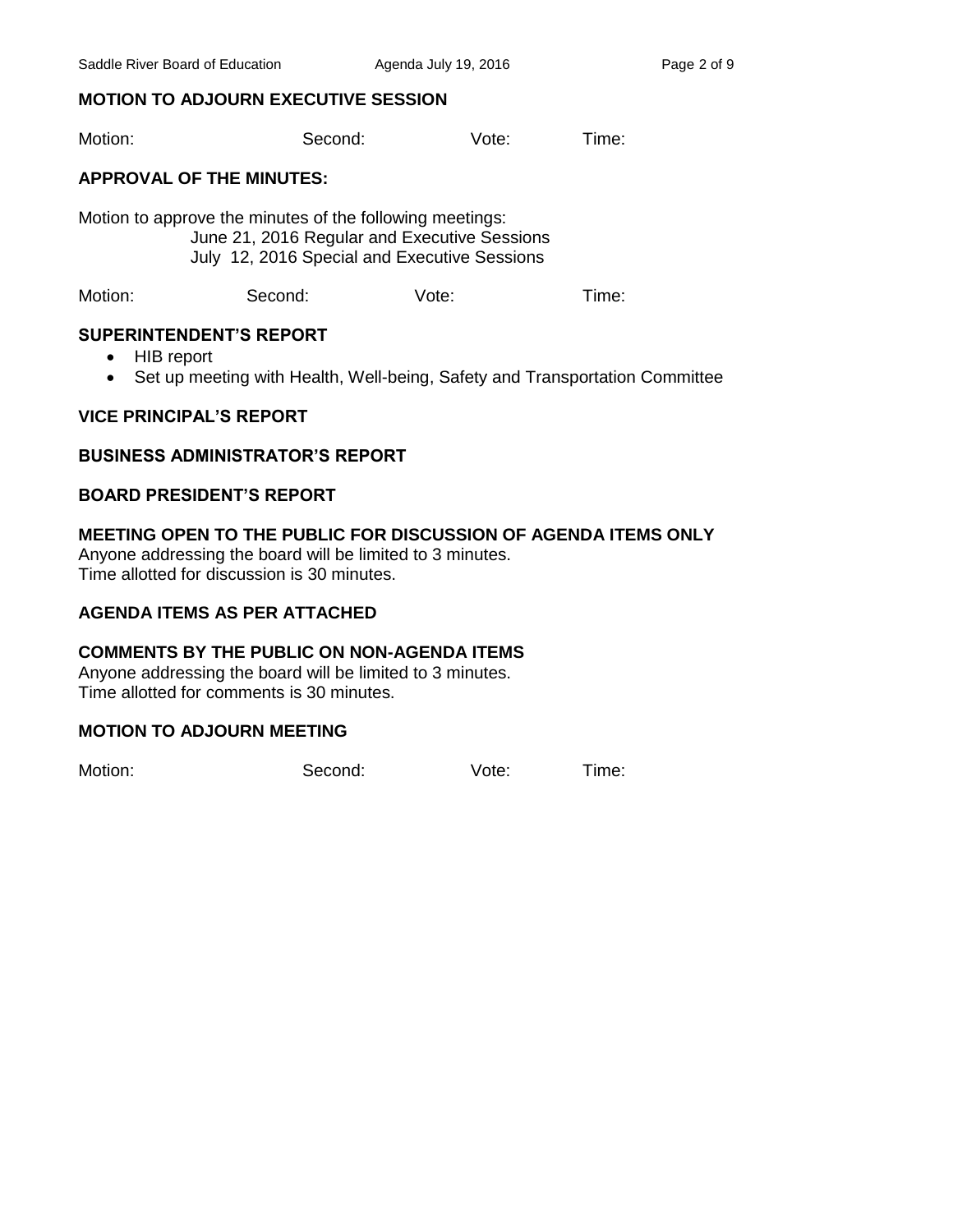## **SADDLE RIVER BOARD OF EDUCATION TUESDAY, JULY 19, 2016 RESOLUTIONS – SUMMARY**

# **ADMINISTRATION**

- A-884 District Professional Development Plan 2016-2017
- A-885 District Teacher Mentoring Plan 2016-2017

# **HUMAN RESOURCES**

- HR-1238 Substitutes 2016-2017
- HR-1239 Boyajian Amendment to HR-1228 Leave
- HR-1240 Staff Vacancies Between Meetings

# **EDUCATION**

- E-844 Psychiatric Evaluation
- E-845 NJ Commission for the Blind & Visually Impaired
- E-846 Spanish Home Instruction Kristen Cafiero Ramsey Board of Ed Summer 2016 and 2016-2017 School Year
- E-847 Agreement & Release Student A0017

# **FINANCE**

- F-2409 Payment of Bills June 2016
- F-2410 Appropriation Transfers June 2016
- F-2411 Line Item Certification
- F-2412 Donations Wandell School Education Foundation
- F-2413 Award SRSD portion of Educational Data Services Bid
- F-2414 Educational Consultant Dr. William Ronzitti 2016-2017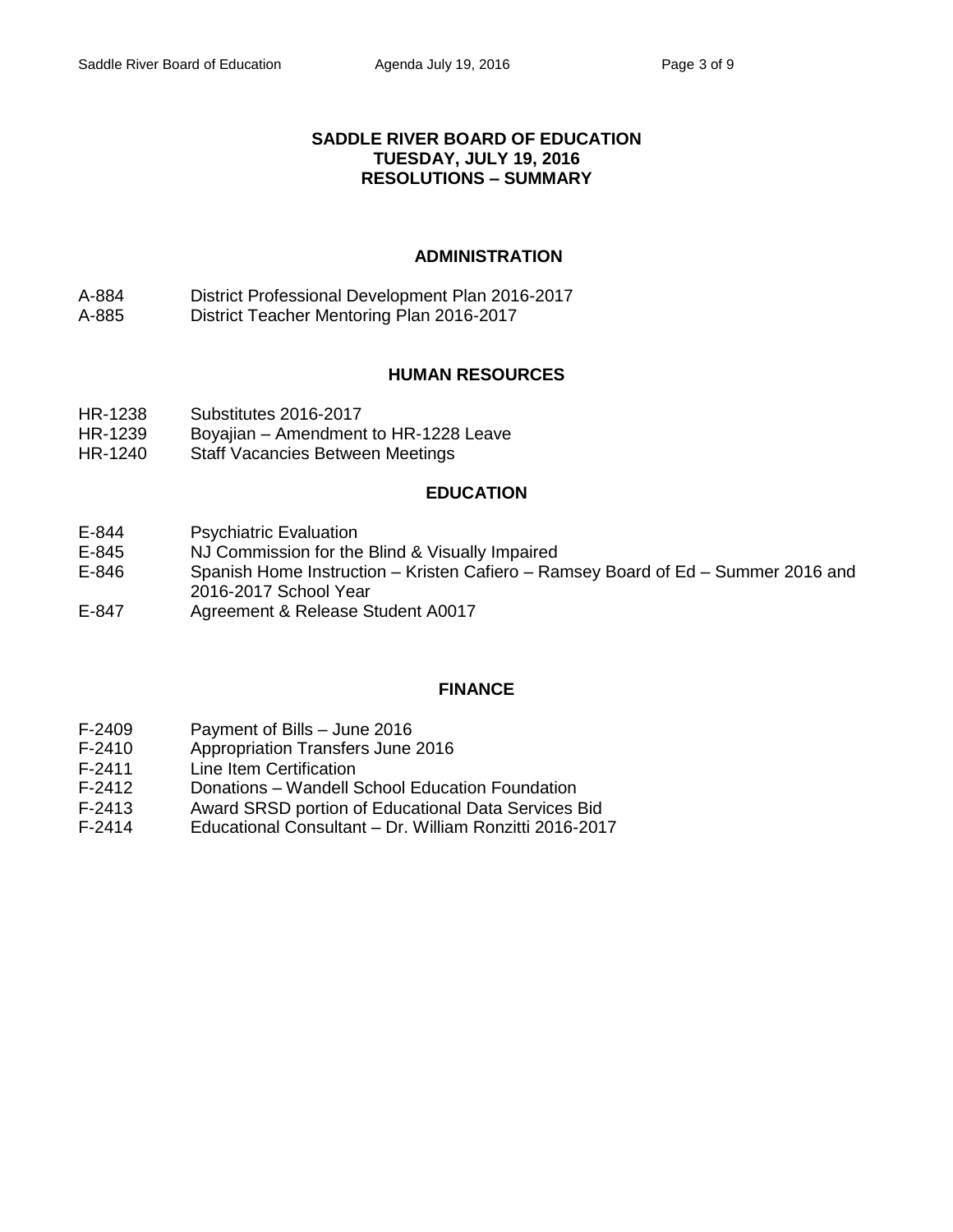## **ADMINISTRATION**

#### **COMMITTEE REPORTS**

- **1.** Board Communications Committee
- **2.** Liaison: Ramsey Board of Education
- **3.** Liaison: Northern Highlands Board of Education
- **4.** Home & School Association
- **5.** New Jersey School Boards Association/NJSBA Legislative Committee
- **6.** Policy Committee
- **7.** Liaison to Mayor and Council
- **8.** Blue Ribbon Committee
- **9.** Ad Hoc Anniversary Committee

## **A-884 DISTRICT PROFESSIONAL DEVELOPMENT PLAN 2016-2017**

BE IT RESOLVED that the Saddle River Board of Education adopts the District Professional Development Plan for the 2016-2017 school year as attached and approves submission of the Statement of Assurance to the office of the Interim Executive County Superintendent.

## **A-885 DISTRICT TEACHER MENTORING PROGRAM PLAN 2016-2017**

BE IT RESOLVED that the Saddle River Board of Education adopts the District Teacher Mentoring Program Plan for the 2016-2017 school year as attached and approves submission of the Statement of Assurance to the office of the Interim Executive County Superintendent.

# ALL ADMINISTRATION MOTIONS BUNDLED FOR SINGLE VOTE:

Motion: Second: Comments: Roll Call Vote: TW:  $J = J$  JC: IF:  $J = J$  JL: HS: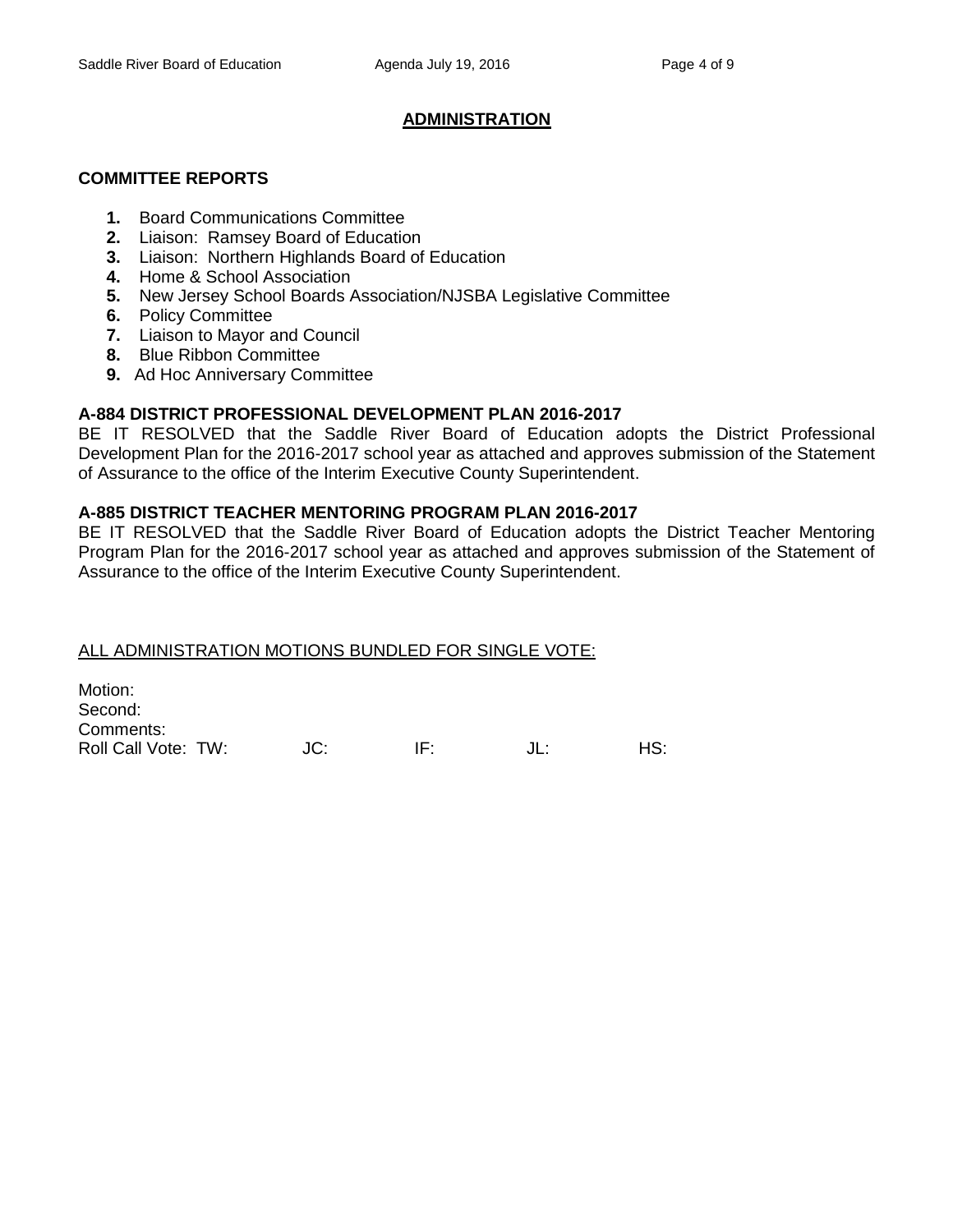## **HUMAN RESOURCES**

#### **COMMITTEE REPORTS**

- 1. Negotiations Committee
- 2. Superintendent Search

#### **HR-1238 SUBSTITUTES 2016-2017**

BE IT RESOLVED that, upon recommendation of the Interim Superintendent, the Saddle River Board of Education approves the hiring of the following individuals as substitutes for the 2016- 2017 school year:

| <b>Name</b>            | <b>Position</b>                     |  |
|------------------------|-------------------------------------|--|
| Anderson, Holly        | Teacher/Teacher Aide                |  |
| Bimonte-Brush, Carolyn | Teacher/Teacher Aide                |  |
| Gayle, Marcia          | Teacher/Teacher Aide                |  |
| Gioia, Susan           | Teacher/Teacher Aide                |  |
| Healy, Michael         | Teacher/Teacher Aide                |  |
| Kasen, Danielle        | Teacher/Teacher Aide                |  |
| Mezzatesta, Nancy      | Teacher/Teacher Aide                |  |
| Munson, Jamie          | Teacher/Teacher Aide                |  |
| Ritota, Mia Anne       | <b>Teacher/Teacher Aide</b>         |  |
| Schameli, Elham        | Teacher/Teacher Aide                |  |
| Taylor, Diane          | Teacher/Teacher Aide                |  |
| Waldeck, Jessica       | Teacher/Teacher Aide                |  |
| Warren, Marcia         | Teacher/Teacher Aide                |  |
| Wells, Tracy           | Teacher/Teacher Aide                |  |
| Young, Marie Clair     | Teacher/Teacher Aide                |  |
|                        |                                     |  |
| Kelton, Debra          | Teacher/Teacher Aide/Office         |  |
|                        |                                     |  |
| Maguire, Amanda        | <b>Teacher Aide</b>                 |  |
| Tatosian, Carol        | <b>Teacher Aide</b>                 |  |
|                        |                                     |  |
| Chartier, Margaret     | Office                              |  |
| Dietch, Christine      | Office                              |  |
|                        |                                     |  |
| Getto, Virginia        | <b>School Nurse</b>                 |  |
| Hands, Loretta         | <b>School Nurse</b>                 |  |
|                        |                                     |  |
| Stephan, Victoria      | School Nurse/Teacher/Teacher Aide   |  |
|                        |                                     |  |
| Miller, George         | <b>Temporary Maintenance Worker</b> |  |

#### **HR-1239 LAURA BOYAJIAN – AMENDMENT TO HR-1228 LEAVE**

BE IT RESOLVED that, upon recommendation of the Interim Superintendent the Saddle River Board of Education amends HR-1228 approving the FMLA, &NJFLA leaves for Laura Boyajian through November 18, 2016.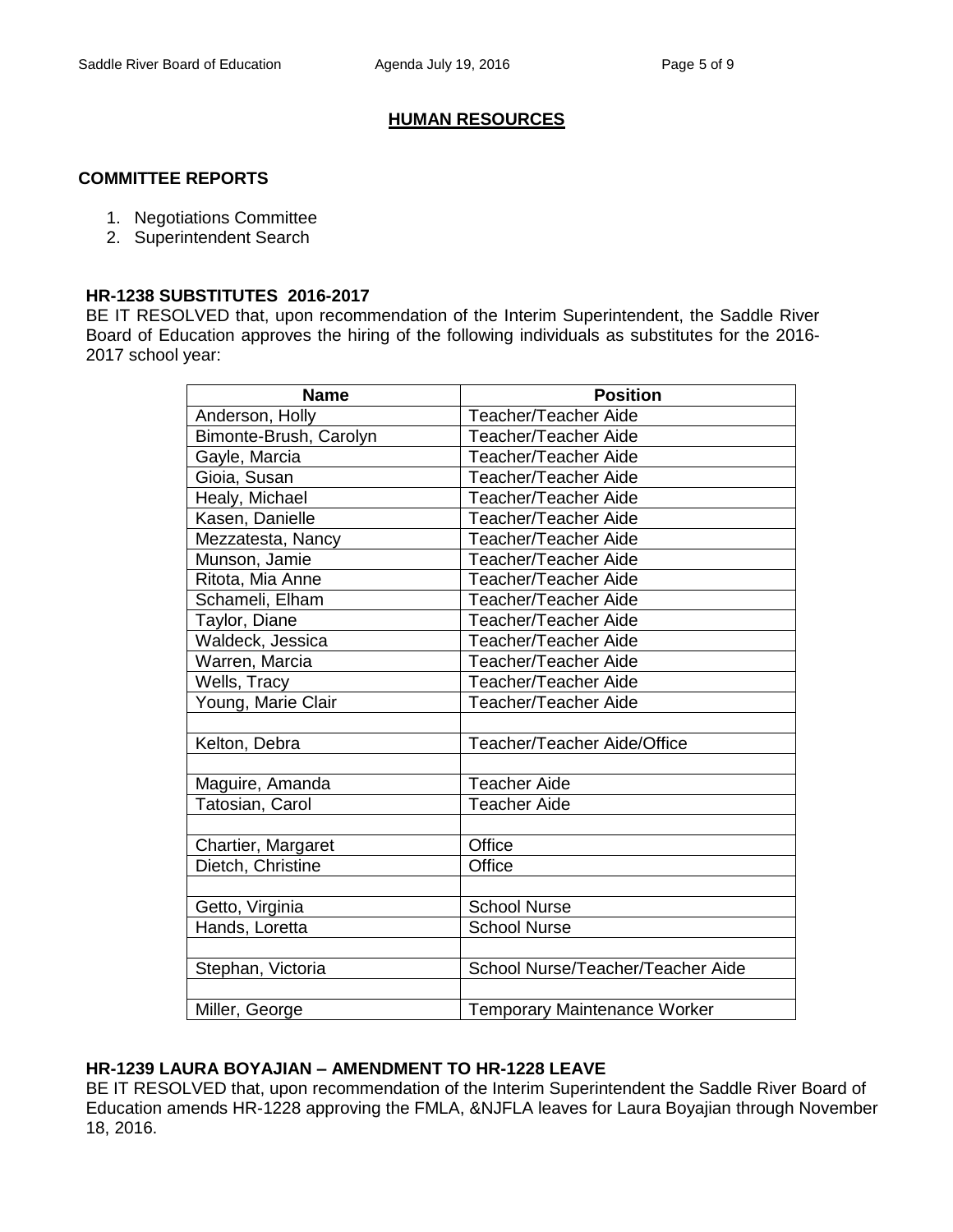## **HR-1240 STAFF VACANCIES BETWEEN MEETINGS**

BE IT RESOLVED, the Saddle River Board of Education authorizes the Interim Superintendent/Principal to fill staff vacancies between meetings of the board.

ALL HUMAN RESOURCES MOTIONS BUNDLED FOR SINGLE VOTE: Motion: Second: Comments:

Roll Call Vote: TW: JC: IF: JL: HS: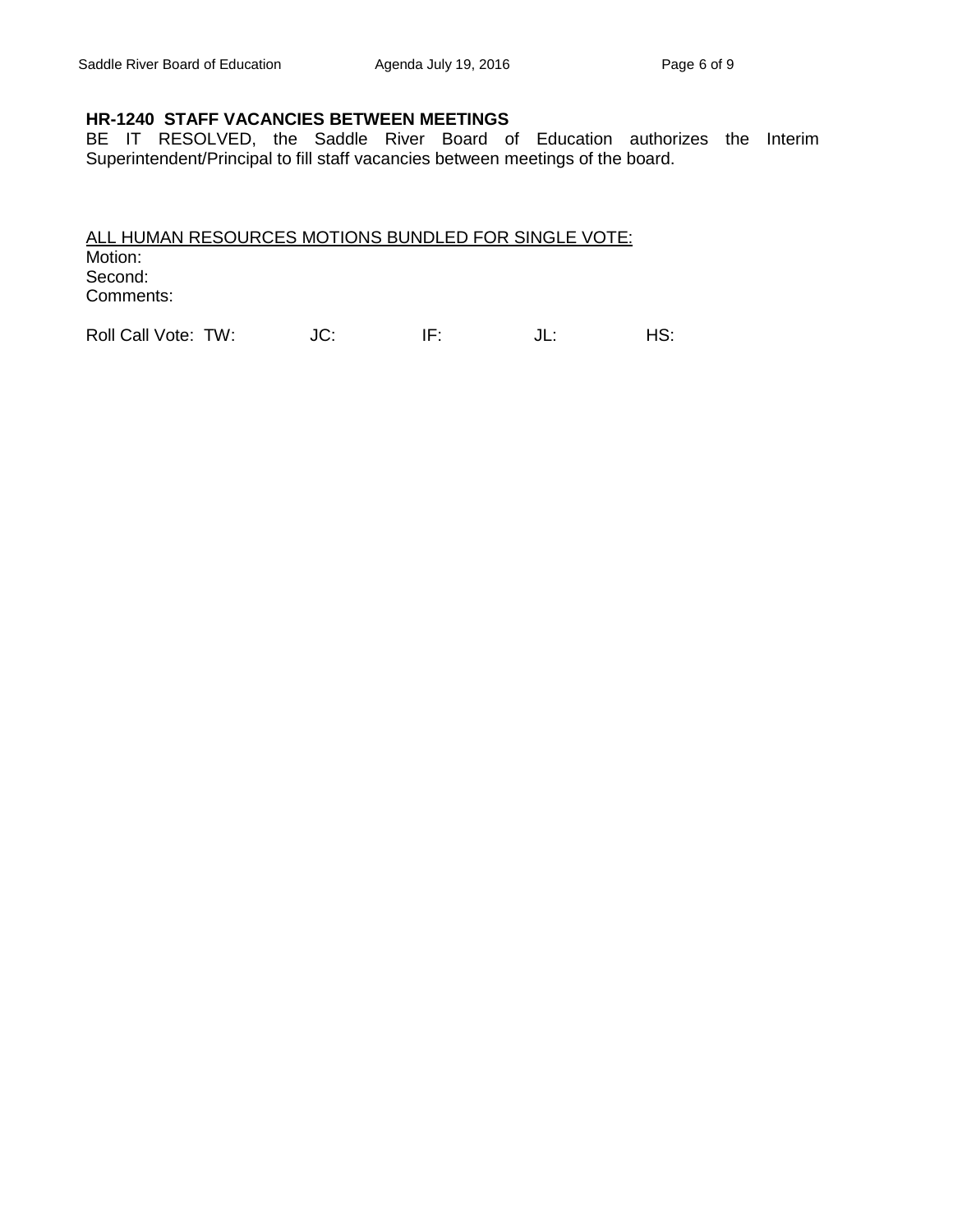## **EDUCATION**

#### **COMMITTEE REPORTS**

- 1. Technology Committee
- 2. Curriculum Committee
- 3. Wandell School Recreation Committee
- 4. Health, Well-being, Safety and Transportation Committee

## **E-844 PSYCHIATRIC EVALUATION**

BE IT RESOLVED, that the Saddle River Board of Education approves a maximum of \$625 for a psychiatric evaluation for Special Education Student #A0030 who is attending Smith School in Ramsey to be performed by Dr. Esther Fridman.

## **E-845 NJ COMMISION FOR THE BLIND & VISUALLY IMPAIRED**

BE IT RESOLVED, that the Saddle River Board of Education approves the NJ Commission for the Blind & Visually Impaired to provide Education Level I Services to special education student #A0029 at a cost of \$1,900 to be paid with IDEA funds.

## **E-846 SPANISH HOME INSTRUCTION – RAMSEY BOARD OF ED - KRISTEN CAFIERO – SUMMER 2016 AND 2016-2017 SCHOOL YEAR**

BE IT RESOLVED, that the Saddle River Board of Education approves the Ramsey Board of Education to provide Spanish Home Instruction by Kristen Cafiero for the summer session 2016 and for the 2016- 2017 school year for Special Education Student #A0022. Costs are included in Resolution #'s E838 & E-840.

# **E-847 AGREEMENT AND RELEASE STUDENT A0017**

BE IT RESOLVED that the Saddle River Board of Education approves the agreement and release regarding student #A0017 for the 2016-2017 school year.

ALL EDUCATION MOTIONS BUNDLED FOR SINGLE VOTE: Motion: Second: Comments:

Roll Call Vote: TW: JC: IF: JL: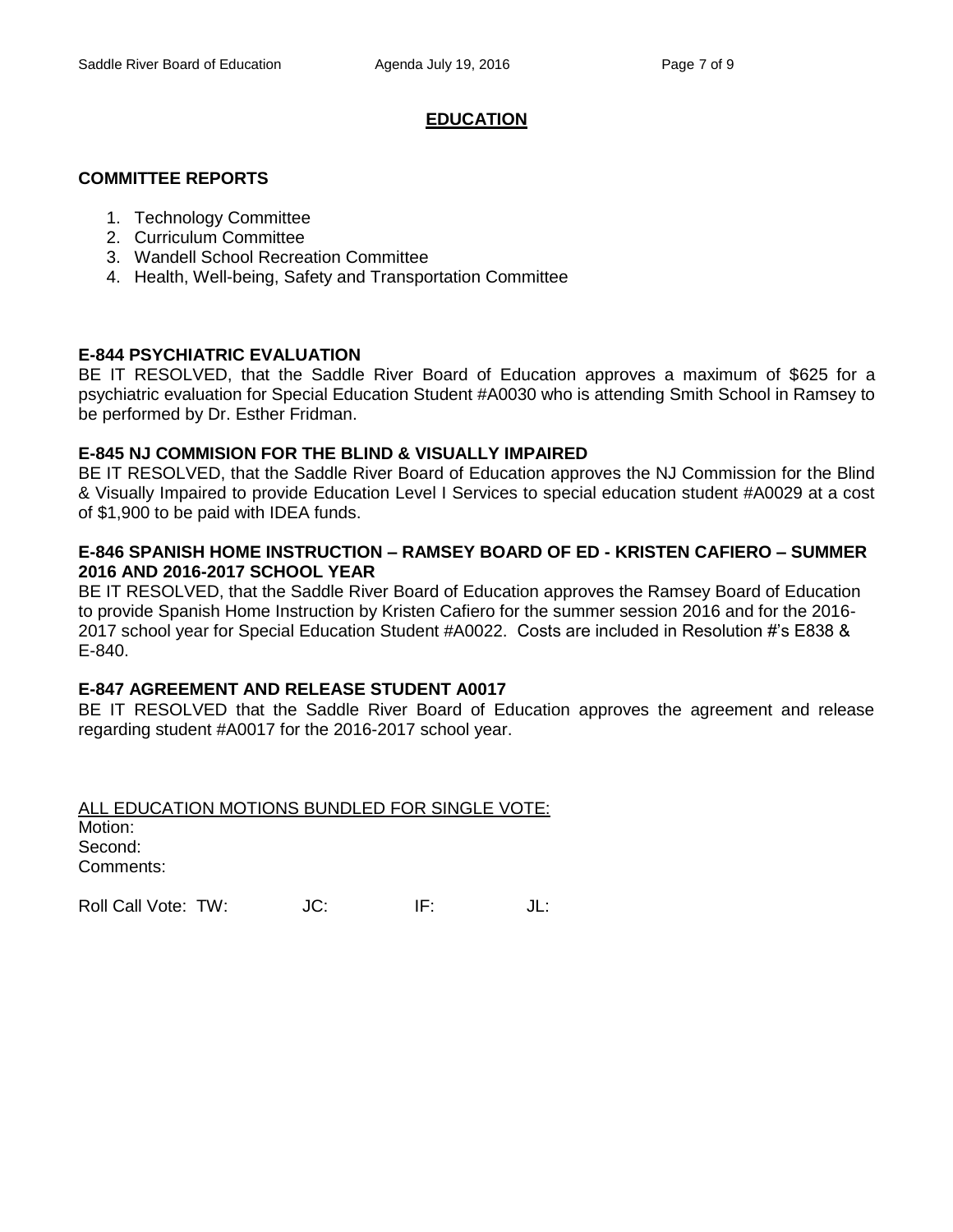## **FINANCE**

#### **COMMITTEE REPORTS**

- 1. Finance/Budget Committee
- 2. Renovation Committee

#### **F-2409 PAYMENT OF BILLS – JUNE 2016**

BE IT RESOLVED that the payment of bills as per the attached June 2016 Bills and Claims lists be approved.

## **F-2410 APPROPRIATION TRANSFERS – JUNE 2016**

BE IT RESOLVED that the attached appropriation transfers for the month of June 2016 be approved.

# **F-2411 LINE ITEM CERTIFICATION**

BE IT RESOLVED that in compliance with NJAC 6:20-2A-10(e) that the Board of Education certifies that no major account or fund has been over-expended and that as of this report, sufficient funds are available to meet the District's financial obligations for the remainder of the fiscal year.

## **F-2412 DONATIONS – WANDELL SCHOOL EDUCATION FOUNDATION**

BE IT RESOLVED that the Saddle River Board of Education accepts with gratitude donations from the Wandell School Education Foundation for the 2016-2017 school year as follows:

| \$374.03    | Mini-Grant Nurse O'Neill           |
|-------------|------------------------------------|
| \$37,500.00 | <b>Smart Boards</b>                |
| \$20,000.00 | <b>STEM Lab Startup</b>            |
| \$15,000.00 | <b>School Play</b>                 |
| \$8,500.00  | <b>Technology Program Renewals</b> |
| \$8,500.00  | Assemblies                         |
| \$4,000.00  | Character Ed Program               |
| \$9,995.00  | <b>Rosetta Stone</b>               |

#### **From 2016 Dinner Dance:**

| \$22,500.00   Smart Boards     |
|--------------------------------|
| \$24,500.00   Telephone System |

## **F-2413 AWARD SADDLE RIVER SCHOOL DISTRICT PORTION OF EDUCATIONAL DATA SERVICES BID**

BE IT RESOLVED that the Saddle River Board of Education approves the award of the Saddle River School District's portion of the Educational Data Services, Inc. bid as per attached award letters.